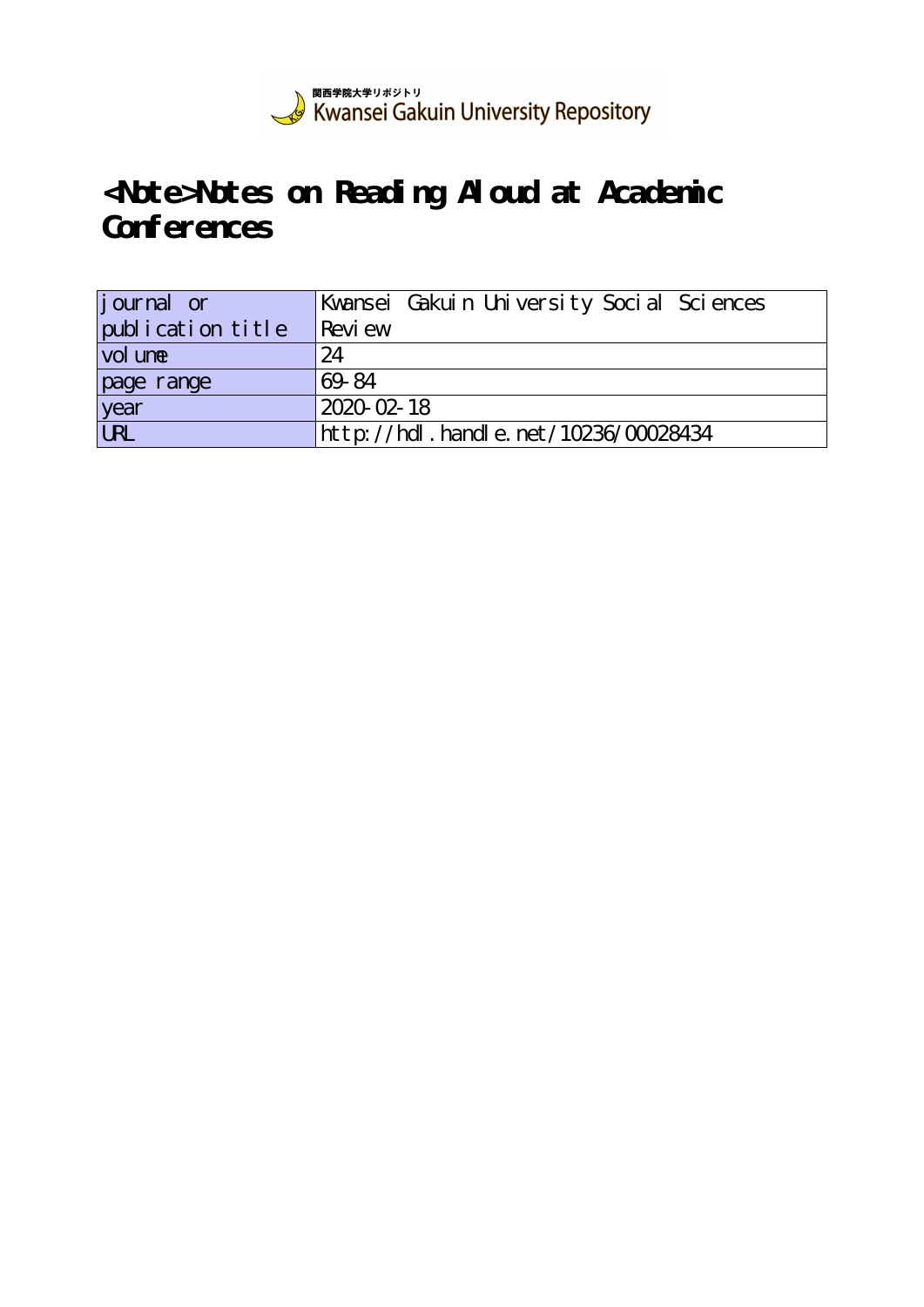*Kwansei Gakuin University Social Sciences Review* Vol. 24, 2019 Nishinomiya, Japan

**Note**

## Notes on Reading Aloud at Academic Conferences

### Laura HUSTON\*

#### **Abstract**

Academic presentation is an important part of the skill set taught in university EFL in Japan, which makes presentation in anglophone academic at large a valid field of inquiry. Many Japanese university students of English face with trepidation or even anxiety the prospect of public speaking in English without reading aloud. The writer investigates the practice of reading research papers aloud at academic conferences conducted in English. Due to constraints of time and place, the investigation was conducted entirely on the Internet. Despite the global presence of the internet, search results were unintentionally confined to an American milieu. Reference to discussion forum posts, blog posts and comments, and online articles and their comments showed the practice of reading papers aloud at academic conferences to be- at least in anglophone academia- a practice peculiar to qualitative, non-experimental fields given to close analysis and interpretation of text: history and other fields in the humanities. The more quantitative analysis is found in a field, the likelier it is that its scholars do not read papers aloud at their conferences. Academics who shun the practice of reading papers aloud at conferences describe the delivery method as boring, unengaging, needlessly oldfashioned, and eccentric.

**Key words**: academic English, academic text genres, public speaking, teaching presentation

<sup>──────────────────────────────────────────</sup> \* Instructor of English as a Foreign Language, School of Science and Technology, Kwansei Gakuin University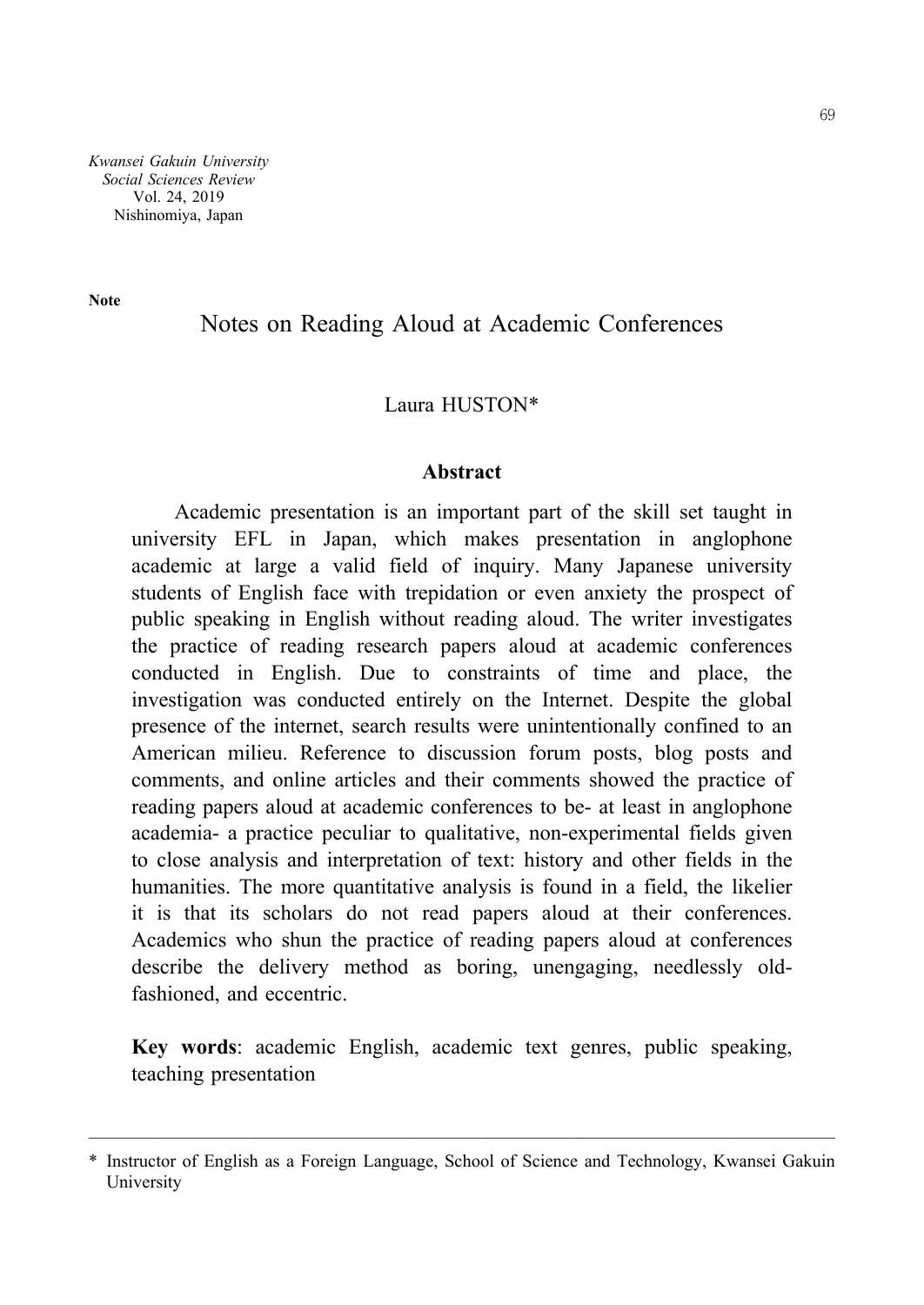University students of mine have reacted with dismay at presentation assignments which forbid students to read their material aloud from a script. While I understand student difficulty, even anxiety, with the use of a foreign language in its spoken domain, and greater comfort levels with the written domain, I have reminded students that in the Anglosphere, presenters speak semi-extemporaneously from notes or slides: they do not read aloud.

Or do they? In 2017 I attended a conference in the field of cultural studies. While the venue was on the European continent, the official language of the conference was English, as is more and more frequently found. I attended about eight talks, and before the start of one particular talk, I was surprised to see no screen for a projector, and no podium for a presenter to stand at: just a table and chair. I assumed that the speaker must be injured or disabled, and unfit to stand to deliver her presentation. A moderator introduced the speaker, who then walked to the table, sat down, and read steadily aloud for fifteen to twenty minutes from a multi-page document- an unpublished paper, she later said- in her hands, with no illustrations or graphics or any visual information for the audience.

How was the audience taking this? I searched discreetly (I hope) through the rows of attendees and met some surprised, confused glances, while others listened in placid acceptance.

I have attended seven other conferences besides this one and have never seen, or even heard of, a presenter reading aloud. I have wondered what factors could have made it more likely for this scholar to read a paper aloud at an Englishmedium academic conference. Was this a European convention? (Not likely, from my experiences at other conferences in Europe.) Was this an older practice, a habit of researchers over a certain age? Was it her field of cultural studies? (Most conferences I have attended have been in education: more specifically, in TESOL in Japan and the rest of Asia.)

The gold standard of reporting in the social sciences is the in-person observation of behavior by a trained observer. I would be delighted to observe multiple academic conference presentations across many disciplines, but this is obviously unfeasible. A much more practical option is to read internet commentary on academic conventions and practices.

I searched the internet for any reference in English to speakers reading papers aloud at academic conferences. (The conventions of academic gatherings not conducted in English, while intriguing, are beyond the scope of my research.) Although my search terms didn't include any references to institutional names, geography, or time, search result texts were nearly all written in American (not British) English, and places cited were usually in the United States. Search results are also clustered in the years 2006 and 2011 to 2013.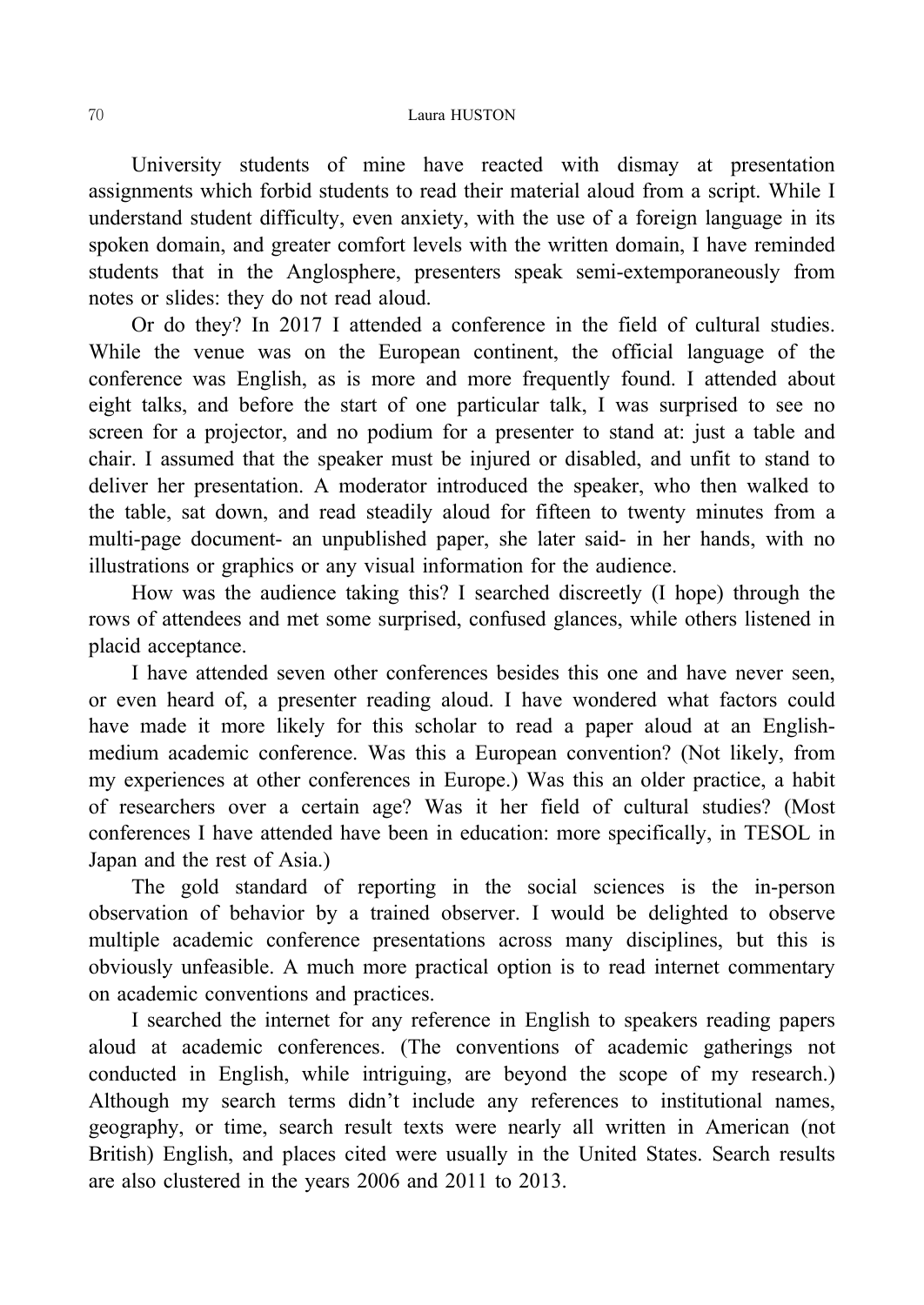One reason that sources for this paper were produced in such narrow windows of time is the conversational structure of much writing on the internet: comments on articles, discussion forum posts, and blogs and their comments. One reference to reading papers aloud at academic conferences- usually a complaint about it- would attract a sudden flood of responses, often within a single day, only for the topic to fade from importance soon after.

A factor that affected time and physical location of sources is *The Chronicle of Higher Education,* a news organization based in Washington, DC, that reports on United States academia. Many references to reading papers aloud at academic conferences first appeared in *The Chronicle* or on its affiliated websites, which kept the discussion in an American milieu. One *Chronicle* reader who contributed to its weighty presence in the anglophone Internet's discussion on reading papers aloud at academic conferences was Eastern Washington University historian Larry Cebula, a declared opponent of the practice. Mr. Cebula posted a humorous essay on the topic to a *Chronicle of Higher Education* discussion forum (larryc, 2012). The essay was later published in the *Chronicle* itself (Cebula, 2013). Both appearances attracted passionate commentary in favor of and against the convention of reading research papers aloud at academic conferences. On March 8, 2011, Mr. Cebula started a poll asking *Chronicle* forum members whether it was a convention in their discipline to read aloud at their conferences (larryc, 2011). Unfortunately, when the *Chronicle of Higher Education* archived its discussion forums in 2014, the results of this poll were lost to the public. (Forum posts remain accessible without the use of a password.)

I wish to emphasize that it was never my intent to bar any material from outside the United States: I would have preferred to gather information from all of anglophone academe. If Google has an American bias, that is the subject of another scholar's research.

Not all sources were as informal and individualistic as forum posts and blog comments. My search terms also yielded statements and guidelines from scholarly associations and university departments- still overwhelmingly American- that referred to the act of reading a research paper aloud at an academic conference.

It quickly became apparent that the variable that informants agree determines whether a presenter will read aloud or not at a conference is the field of research, rather than any demographic factor. (An interesting pursuit in the future would be an investigation within one field of academic research comparing conference presentations where scholars read aloud with those where presenters do not read aloud.)

I chose to contrast reading aloud with not reading aloud, rather than with an affirmative construct, such as "slides" or "notes" or "extemporaneous speaking."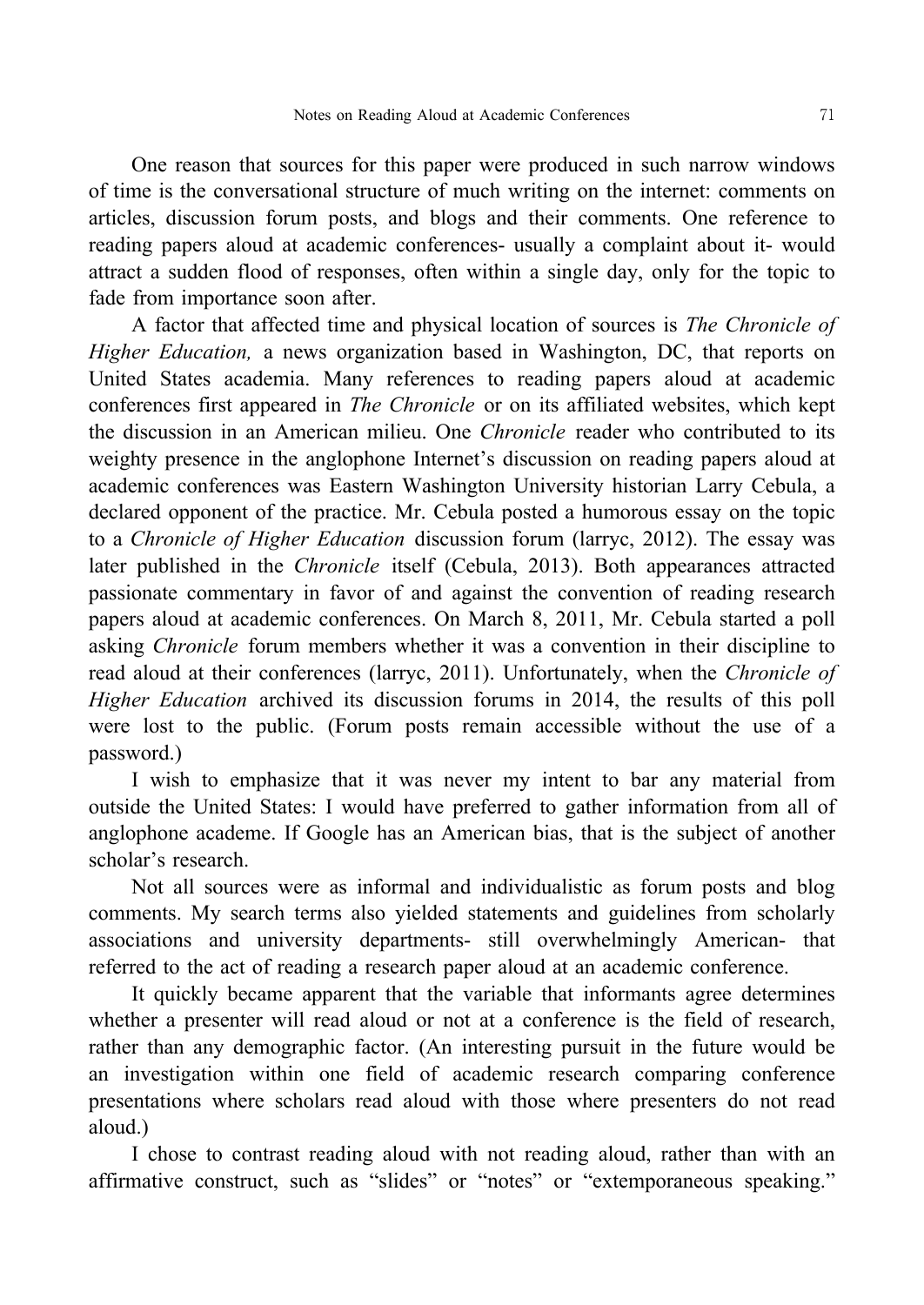#### 72 Laura HUSTON

This is because a conference presenter may perform various actions, some in combination, that are not reading aloud. I divided areas of academic research into *reading fields* and *non-reading fields.* If an area of academic research was named as one in which reading papers aloud at conferences was the practice of the commentator-informant (without an additional claim that this broke with convention), or was conventional or expected, I counted this as one mention of it as a reading field. If an area of academic research was cited as one in which a conference presenter would not be expected to read aloud, or in which the informant never read aloud, I counted this as one mention of it as a non-reading field. This reliance on affirmative or negative references to reading aloud means that an affirmative reference to a conference convention of, for example, using presentation slides would not count toward a reading or non-reading field: a speaker may present slides and still read aloud.

If a reference to reading or not reading a conference paper aloud did not include a mention of an academic discipline, then it doesn't appear in the table below. Informants refer to academic disciplines with varying degrees of specificity. Sometimes an informant refers to the practice, not of a field of inquiry, but of a particular academic society, e.g. the Western History Association or the Conference on College Composition and Communication. Scholars in smaller fields might use descriptive terms (e.g., "between the social sciences and the humanities" [carebearstare, 2011]) in an effort at anonymity. Many commentators simply declared themselves for the humanities or for STEM (science, technology, engineering, and mathematics). I use informants' own words to name their fields; therefore, many fields listed in the tables overlap.

Some informants who perform research in fields that include both readers and non-readers at conferences will contrast these two subgroups of their areas in great detail. Msparticularity (2011) divided researchers in her field of education into those who conduct "empirical research in education and the social science of education," who don't read papers aloud, and "theoretical and highly detailed" investigators of the "sociological foundations of education," who do. When an informant claimed that both reading and non-reading presentation methods were conventional in their field, that field earned one count each, for reading and non-reading.

I also constructed two much smaller categories: references to instances of reading described as exceptional or unexpected in that field, and references to instances of non-reading described as exceptional or unexpected in that field. These exceptions are worthy of note but do not prove any rule.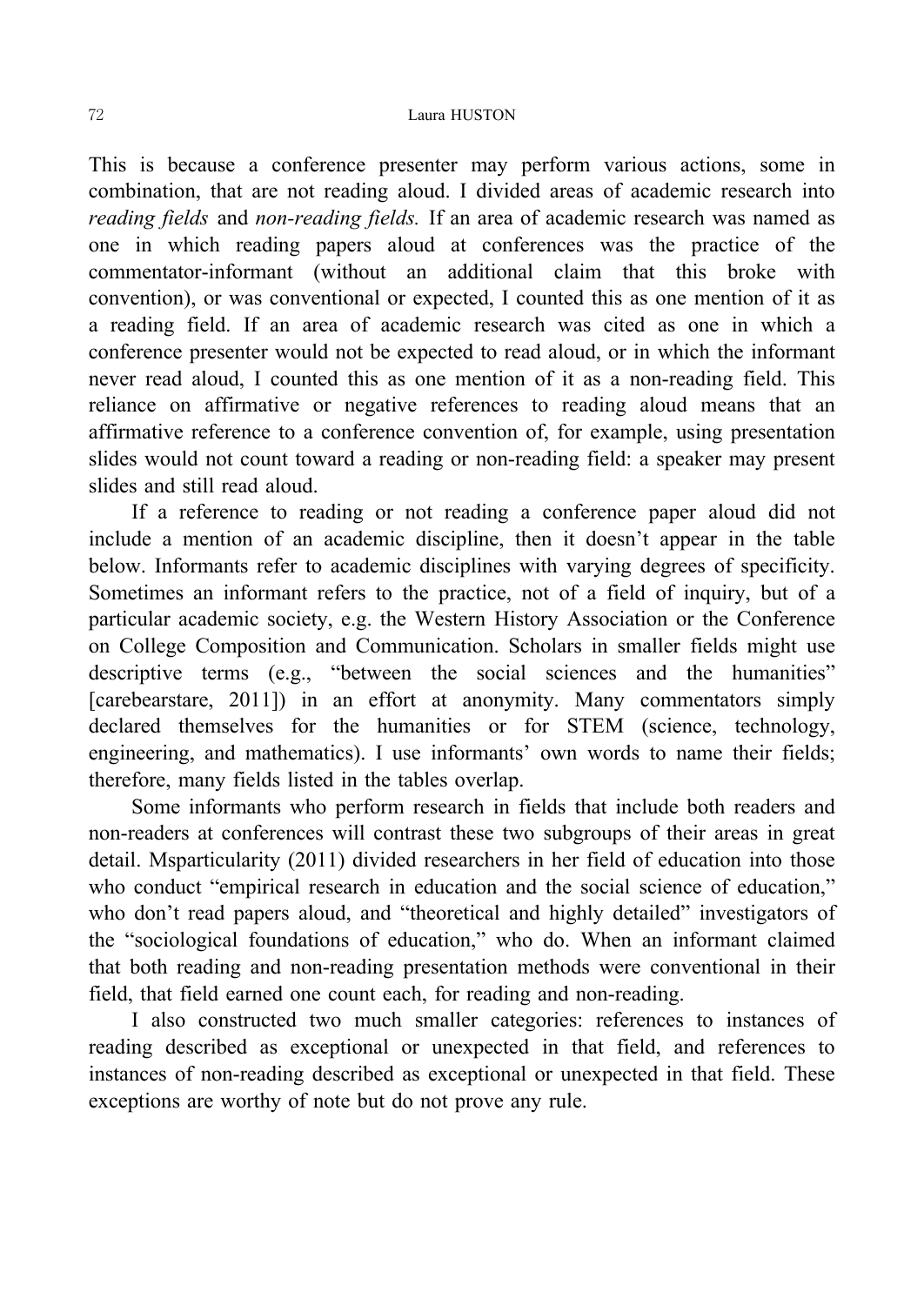| archaeology                                                                                             | (digger, 2010)           |
|---------------------------------------------------------------------------------------------------------|--------------------------|
| historical and philosophical foundations of education                                                   | (msparticularity, 2011)  |
| research which "is theoretical and highly detailed" into the "sociological<br>foundations of education" | (msparticularity, 2011)  |
| English                                                                                                 | (Dr. Crazy, 2010)        |
|                                                                                                         | (Dr. Crazy, 2010 b)      |
|                                                                                                         | (jds 2006, 2006)         |
|                                                                                                         | (seniorscholar, 2012)    |
|                                                                                                         | (shastymenasty, 2011)    |
|                                                                                                         | (supernumerary, 2006)    |
| environmental studies                                                                                   | (totoro, 2012)           |
| Geography                                                                                               | (prof smartypants, 2012) |
| History                                                                                                 | (anonymous $B$ , 2010)   |
|                                                                                                         | (bookishone, 2012)       |
|                                                                                                         | (egilson, 2011)          |
|                                                                                                         | (egilson, 2012)          |
|                                                                                                         | (erzuliefreda, 2012)     |
|                                                                                                         | (Feminist Avatar, 2010)  |
|                                                                                                         | (Historiann, 2010)       |
|                                                                                                         | (larrow, 2011 b)         |
|                                                                                                         | (larryc, 2012 b)         |
|                                                                                                         | (larryc, 2015)           |
|                                                                                                         | (mOOm, 2011)             |
|                                                                                                         | (Navickas, 2013)         |
|                                                                                                         | (overthinker, 2006)      |
|                                                                                                         | (prof smartypants, 2012) |
|                                                                                                         | (prof_twocents, 2013)    |
|                                                                                                         | (proftowanda, 2012)      |
|                                                                                                         | (Rees, 2010)             |
|                                                                                                         | (Rees, 2010 b)           |
|                                                                                                         | (Rees, 2011)             |
|                                                                                                         | (sugaree, 2011)          |
|                                                                                                         | (sugaree, 2012)          |
|                                                                                                         | (thefrogprincess, 2010)  |
|                                                                                                         | (winnie, 2006)           |
| archival research in history                                                                            | (Susan, 2010)            |
| Western History Association                                                                             | (Conrad, 2013)           |
|                                                                                                         | (Rensink, 2013)          |
| humanities                                                                                              | (anonymous C, 2011)      |
|                                                                                                         | (anonymous I, 2011)      |
|                                                                                                         | (bwww n 1, 2011)         |
|                                                                                                         | (Campbell, 2013)         |
|                                                                                                         | (Dr. Crazy, 2010 b)      |

**Table 1 Reading fields**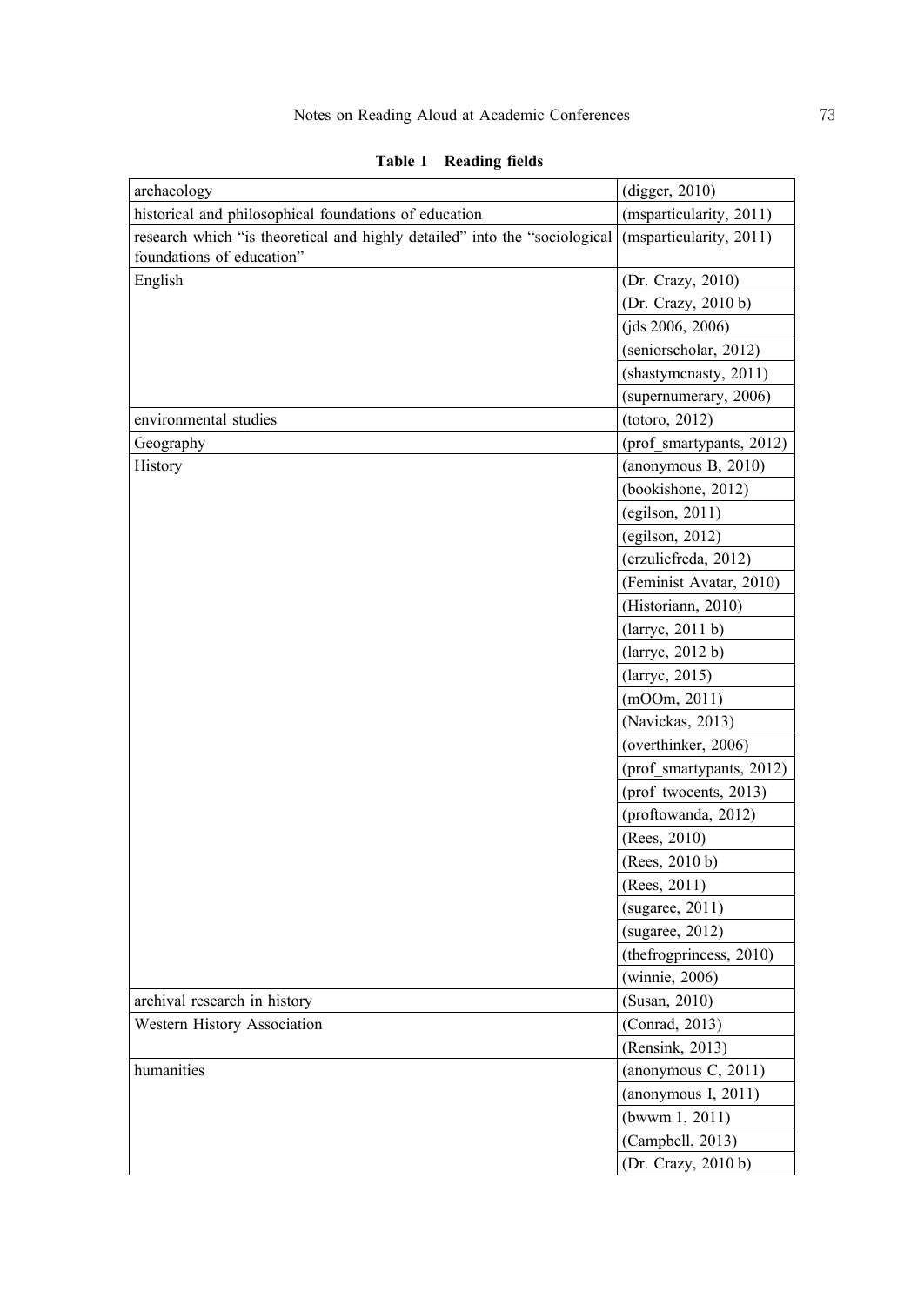|                                                          | (frogfactory, 2012b)    |
|----------------------------------------------------------|-------------------------|
|                                                          | (Redman, 2010)          |
|                                                          | (schultzjc, 2013)       |
|                                                          | (slinger, 2012)         |
|                                                          | (Strelnikov, 2011)      |
|                                                          | (sugaree, 2012 b)       |
|                                                          | (Wampole, 2015)         |
|                                                          | (winnie, 2006)          |
| some humanities                                          | (tinyzombie, 2015)      |
| humanities research                                      | (fraa jad, 2012)        |
| humanities or social science                             | (crandly, 2011)         |
| a field "between the social sciences and the humanities" | (carebearstare, 2011)   |
| "theory laden" research in Japanese studies              | (takingitoutside, 2010) |
| Literature                                               | (bookishone, 2012)      |
|                                                          | (conv, 2012)            |
|                                                          | (lizzy, 2011)           |
|                                                          | (mended drum, 2011)     |
|                                                          | (tinyzombie, 2012)      |
|                                                          | (winnie, 2006)          |
| literary analysis                                        | (marigolds, 2012)       |
| MLA [Modern Language Association] fields                 | (cony, 2012)            |
|                                                          | (Lindemann, 2010)       |
|                                                          | (lottie, 2011)          |
|                                                          | (watermarkup, 2011)     |
| musicology                                               | (bibliothecula, 2011)   |
| Philology                                                | (jds 2006, 2006)        |
| Philosophy                                               | (115 thDream, 2013)     |
|                                                          | (bookishone, 2012)      |
|                                                          | (msparticularity, 2011) |
|                                                          | (periphrasis, 2006)     |
|                                                          | (professor pat, 2015)   |
|                                                          | (psychle, 2006)         |
|                                                          | (Stemwedel, 2006)       |
|                                                          | (winnie, 2006)          |
| Policy                                                   | (usukprof, 2013)        |
| popular culture                                          | (jds 2006, 2006)        |
| Religion                                                 | $(systeme_d, 2011)$     |
|                                                          | (wet blanket, 2011)     |
| social sciences other than economics                     | (totoro, 2011)          |
| text-heavy disciplines                                   | (busyslinky, 2012)      |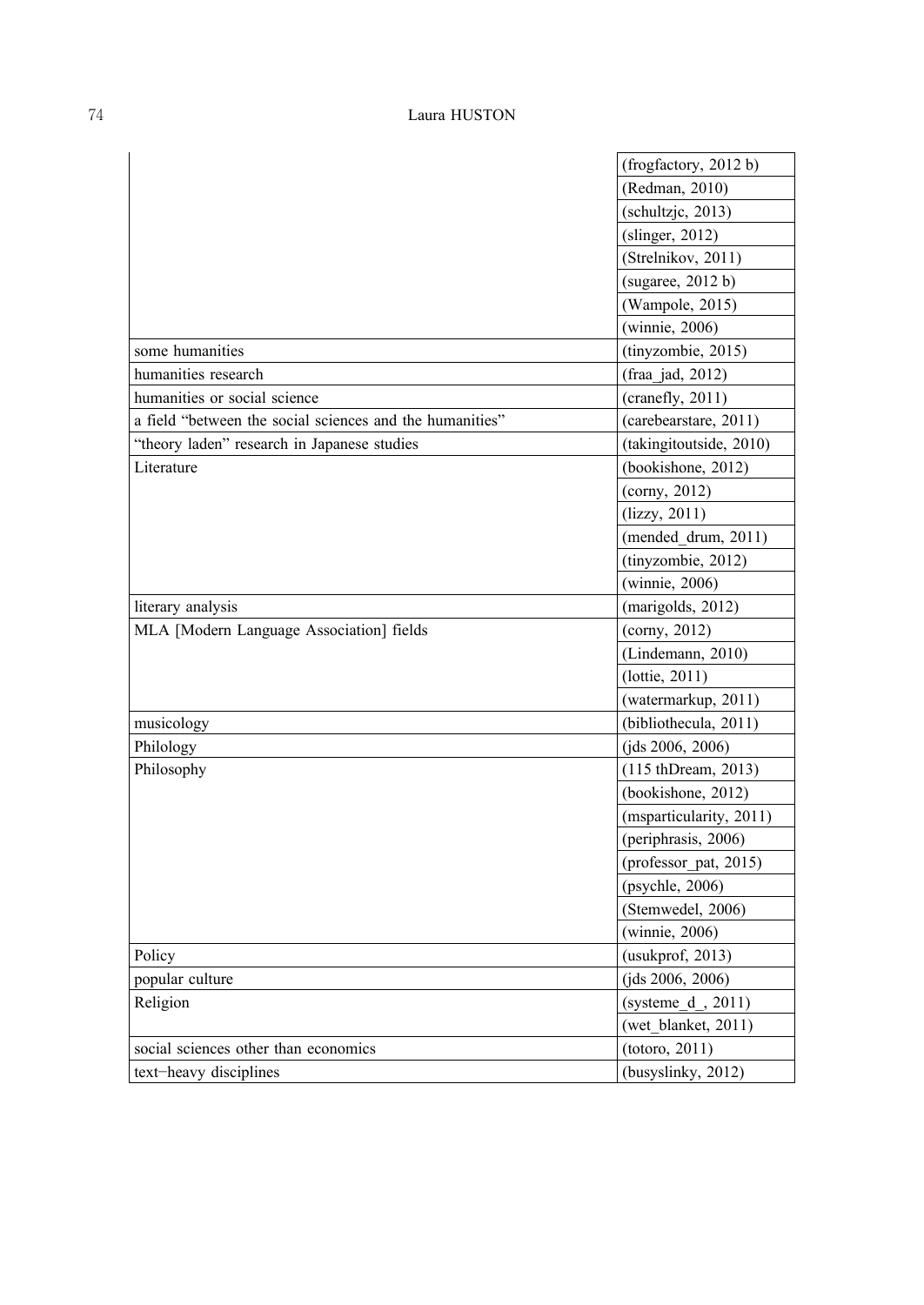| Accounting                                                          | (octoprof, $2011$ )        |
|---------------------------------------------------------------------|----------------------------|
| <b>Business</b>                                                     | (madhatter, 2011)          |
|                                                                     | (octoprof, 2011)           |
|                                                                     | (punchnpie, 2011)          |
|                                                                     | (Rees, 2010)               |
|                                                                     | (Rees, 2010 b)             |
| Chemistry                                                           | (Stemwedel, 2006)          |
| computer science                                                    | (charlottchen, 2011)       |
|                                                                     | (octoprof, 2011)           |
|                                                                     | (punchnpie, 2011)          |
| Conference on College Composition and Communication                 | (madhatter, 2011)          |
| Economics                                                           | (Rees, 2010)               |
|                                                                     | (Rees, 2010 b)             |
|                                                                     | (totoro, 2011)             |
| Education                                                           | (madhatter, 2011)          |
| higher education                                                    | (madhatter, 2011)          |
| empirical research in education and the social science of education | (msparticularity, 2011)    |
| sociological foundations of education                               | (msparticularity, 2011)    |
| engineering education                                               | (Zuska, 2006)              |
| Engineering                                                         | (fraa jad, 2012)           |
| environmental studies                                               | (totoro, 2012)             |
| Geodesy                                                             | (revthia, 2013 b)          |
| History                                                             | (Conrad, 2013)             |
|                                                                     | (erzuliefreda, 2012)       |
|                                                                     | (llanfair, 2013)           |
|                                                                     | (prof_smartypants, 2012)   |
|                                                                     | (sugaree, 2012)            |
| human geography                                                     | (totoro, 2011)             |
| some humanities                                                     | (tinyzombie, 2015)         |
| library science                                                     | (collegekidsmom, 2011)     |
| Linguistics                                                         | (watermarkup, 2011)        |
| Literature                                                          | (spork, 2012)              |
| mathematical physics                                                | (Knop, 2006)               |
| music outside musicology                                            | (voxprincipalis, 2011)     |
| Psycholinguistics                                                   | (anonymous, 2010)          |
| Psychology                                                          | (madhatter, 2011)          |
|                                                                     | (psychle, 2006)            |
| experimental psychology                                             | (anonymous $F$ , 2011)     |
| Science                                                             | (Comrade PhysioProf, 2010) |
|                                                                     | (crandly, 2011)            |
|                                                                     | (JaneB, 2010)              |
|                                                                     | (Navickas, 2013)           |
|                                                                     | (schultzjc, 2013)          |

## **Table 2 Non-reading fields**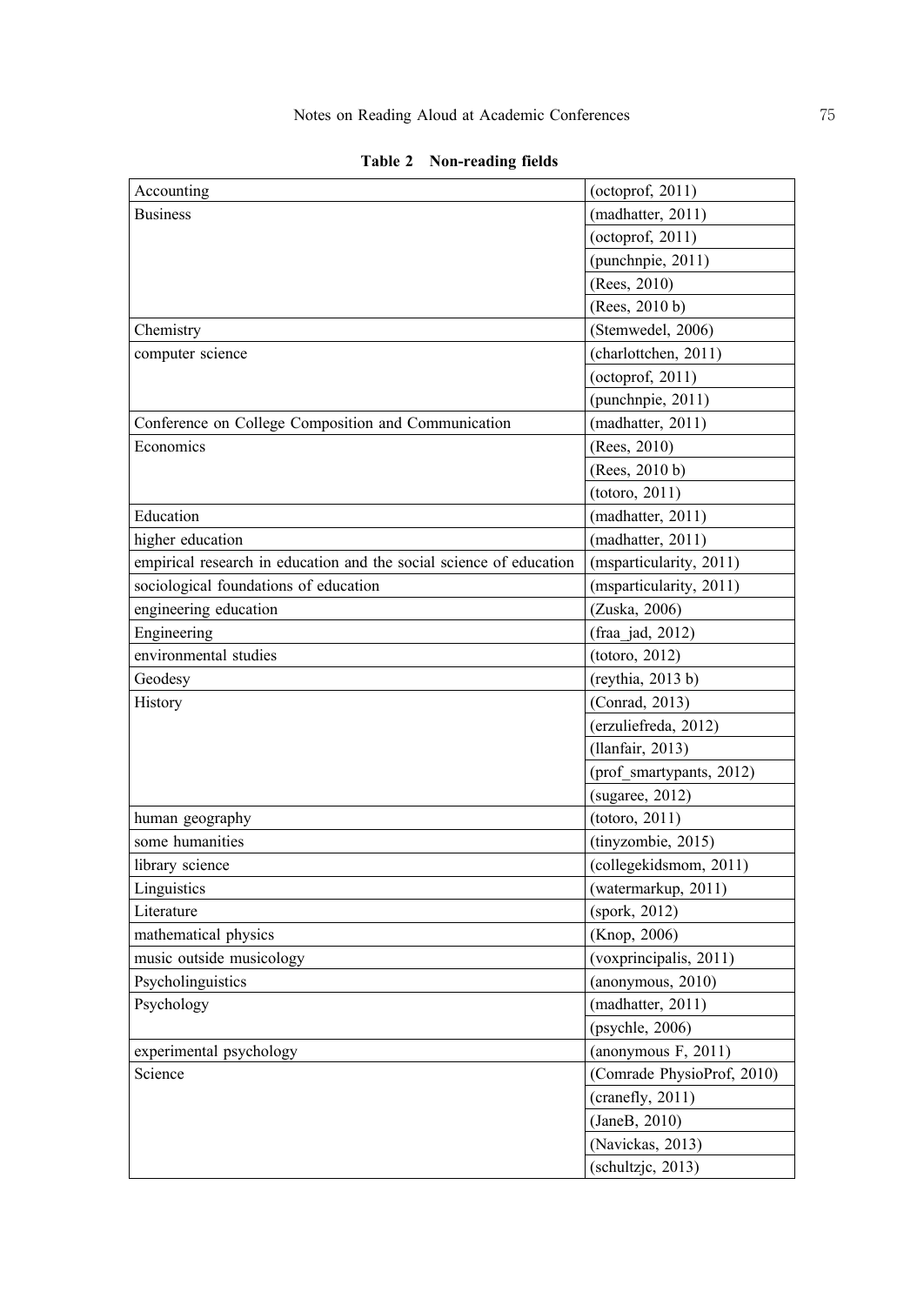| hard sciences                                            | (scincepted, 2011)     |
|----------------------------------------------------------|------------------------|
| health sciences                                          | (madhatter, 2011)      |
| natural sciences                                         | (arpodah, 2013)        |
|                                                          | (mOOm, 2011)           |
| social science(s)                                        | (anonymous $H$ , 2011) |
|                                                          | (anonymous J, 2012)    |
|                                                          | (merinoblue, 2012)     |
|                                                          | (Navickas, 2013)       |
|                                                          | (normative, $2011$ )   |
|                                                          | (wet blanket, 2011)    |
| most social sciences                                     | (mOOm, 2011)           |
| Sociology                                                | (anonymous $E$ , 2011) |
| STEM (science, technology, engineering, and mathematics) | (anonymous D, 2014)    |
|                                                          | (arpodah, 2013)        |
|                                                          | (johnr, 2011)          |
|                                                          | (oldsirfaulk, 2012)    |
|                                                          | (reythia, 2013)        |
|                                                          | (slinger, 2012)        |
|                                                          | (STEMDoctor, 2011)     |
|                                                          | (ttsnow, 2011)         |
|                                                          | (usukprof, 2012)       |
| training and development                                 | (madhatter, 2011)      |

## **Table 3 Reading as exceptional**

| American Astronomical Society | (Knop, 2006)           |
|-------------------------------|------------------------|
| science                       | (anonymous $G$ , 2011) |
| science and engineering       | $(polly$ mer, 2018)    |
| social science                | (anonymous H, 2011)    |
| Sociology                     | (anonymous $E$ , 2011) |

| Table 4 | Non-reading as exceptional |  |  |
|---------|----------------------------|--|--|
|---------|----------------------------|--|--|

| English                    | (wellfleet, 2011)        |
|----------------------------|--------------------------|
| German Studies Association | (Vazansky, 2013)         |
|                            | (Jones, 2013)            |
| History                    | (Rensink, 2013 b)        |
|                            | (sugaree, 2011)          |
|                            | (the frogprincess, 2010) |
| Philosophy                 | (frogfactory, 2012)      |
| Poetry                     | (frogfactory, 2012)      |
| "non-science-y"            | (Zuska, 2008)            |

Internet commentary shows reading papers aloud at academic conferences to be a practice peculiar to qualitative, non-experimental fields given to close analysis and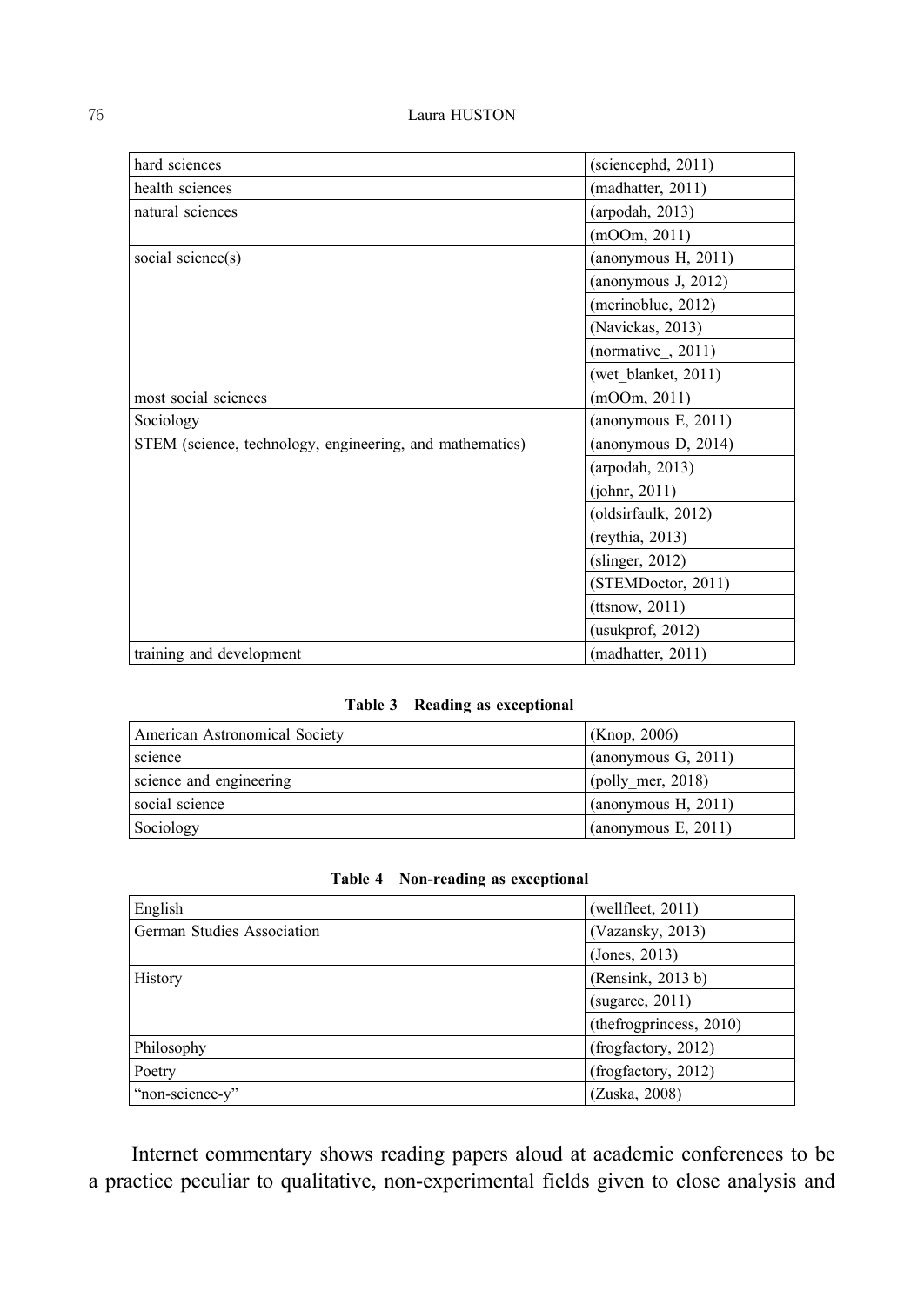interpretation of text: history and other fields in the humanities. The more quantitative analysis is found in a field, the likelier it is that its scholars do not read papers aloud at their conferences, but speak from notes, a graphic display (typically presentation slides), or even extemporaneously.

The issue of the reading/non-reading dichotomy is raised in the first place by observers who are surprised at, or who dislike, reading aloud at academic conferences. It is then up to scholars in reading fields to defend their practice. I did not see any instance of the opposite: an exchange begun by a humanist's complaint of scholars who don't read aloud when they present research results at conferences. Criticisms of poor presentations based on notecards or slides did not lead to calls for presenters to read aloud, but they sometimes became praise for reading aloud at conferences.

Quantitative researchers' surprise at humanists reading aloud at conferences was more observable than the surprise of read-aloud scholars at non-reading presentation methods. Humanists also mentioned astonished reactions to their fields' practice of reading aloud. Its proponents claimed that reading aloud from a prepared document kept the speaker's ideas organized and prevented the presentation from taking more than its allotted time. Yet these exchanges never included affirmative imperatives to switch to a reading format.

Commentators who dislike presentations in which papers are read aloud describe the delivery method as boring, unengaging, and difficult to follow, but also characterize it as needlessly old-fashioned and even eccentric. Yet the non-readers rarely describe their own presentation methods as affirmatively "new" or "modern." This is an act of "othering," of the naming of an entity as outside an (often unnamed) norm.

Presentation skills are a well-established topic in EFL education, especially in formal education at the secondary level and above in Japan. University students who expect in their future careers to present proposals or research findings outside Japan especially need training in this communicative genre. The methods, practices, and conventions of presentation and public speaking in English are therefore a necessary field of inquiry for research in EFL education in Japan.

As an instructor of students in fields of quantitative analysis of experimental results, I will not teach my students to read verbatim as a presentation method. (Indeed, I never have.) English programs at high schools that expect their students to go on to academic careers in which they would be expected to present research at academic conferences conducted in English would serve their students well by impressing upon them how specific and relatively rare it is to read aloud at an academic conference, and how English-speaking scholars react to it.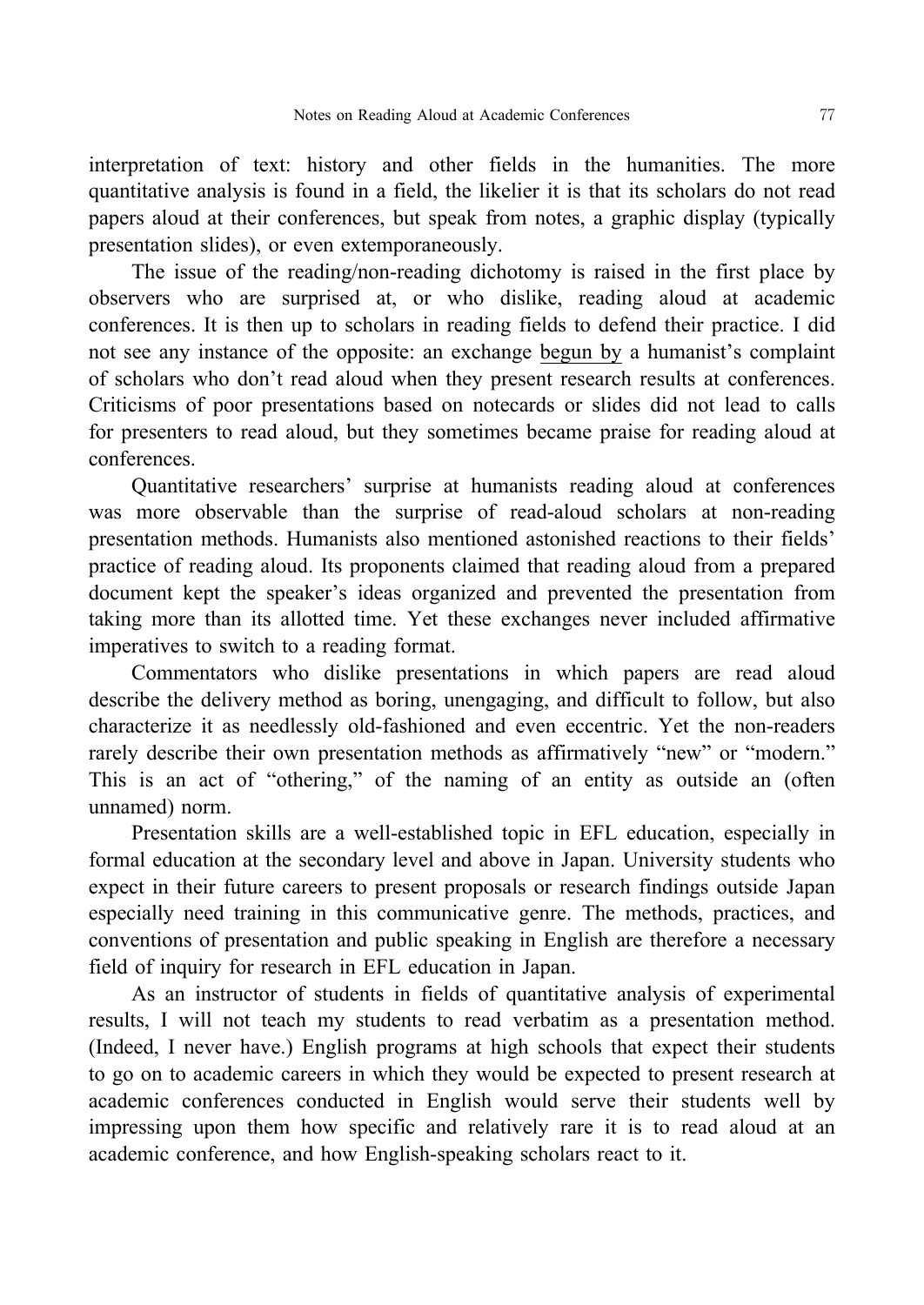#### 78 Laura HUSTON

### **References**

anonymous (2010). Re: The Conference Paper, or The Emphasis in Some Disciplines on Reading Aloud. Retrieved at http://reassignedtime.blogspot.com/2010/04/conference-paper-or-emphasis-in-some.html anonymous B (2010). Re: The Conference Paper, or The Emphasis in Some Disciplines on Reading Aloud. Retrieved at http://reassignedtime.blogspot.com/2010/04/conference-paper-or-emphasis-in-some.html anonymous C (2011, December 12). Re: 74. Academic Conferences. Retrieved from http://100rsns.blogspot.com/2011/12/74-academic-conferences.html anonymous D (2014, May 25). Re: 74. Academic Conferences. Retrieved from http://100 rsns.blogspot.com/2011/12/74-academic-conferences.html anonymous E (2011, December 12). Re: 74. Academic Conferences. Retrieved from http://100 rsns.blogspot.com/2011/12/74-academic-conferences.html anonymous F (2011, December 12). Re: 74. Academic Conferences. Retrieved from http://100 rsns.blogspot.com/2011/12/74-academic-conferences.html anonymous G (2011, December 12). Re: 74. Academic Conferences. Retrieved from http://100 rsns.blogspot.com/2011/12/74-academic-conferences.html anonymous H (2011, December 12). Re: 74. Academic Conferences. Retrieved from http://100 rsns.blogspot.com/2011/12/74-academic-conferences.html anonymous I (2011, December 14). Re: 74. Academic Conferences. Retrieved from http://100 rsns.blogspot.com/2011/12/74-academic-conferences.html anonymous J (2012, March 13). Re: 74. Academic Conferences. Retrieved from http://100 rsns.blogspot.com/2011/12/74-academic-conferences.html arpodah (2013, June 11). Re: In which I sit through a conference session. Retrieved from https://www.chronicle.com/forums/index.php/topic,115506.0.html bibliothecula (2011, March 8). Re: Is it the norm in your discipline to read conference papers out loud? Retrieved from https://www.chronicle.com/forums/index.php?ChronicleUser=o5i37lqimpau0oo5atvfembed6  $&$ topic = 76969.0 bookishone (2012, November 9). Re: In which I sit through a conference session. Retrieved from https://www.chronicle.com/forums/index.php/topic,115506.0.html busyslinky (2012, November 6). Re: In which I sit through a conference session. Retrieved from https://www.chronicle.com/forums/index.php/topic,115506.0.html bwwm 1 (2011, March 10). Re: Is it the norm in your discipline to read conference papers out loud? Retrieved from https://www.chronicle.com/forums/index.php?ChronicleUser = o5i37lqimpau0oo5atvfembed6  $&$ topic = 76969.0 carebearstare (2011, March 10). Re: Is it the norm in your discipline to read conference papers out loud? Retrieved from https://www.chronicle.com/forums/index.php?ChronicleUser=o5i37lqimpau0oo5atvfembed6  $&topic = 76969.0$ 

Cebula, Larry (2013, January 14). We Know You Can Read. So Can We. Retrieved at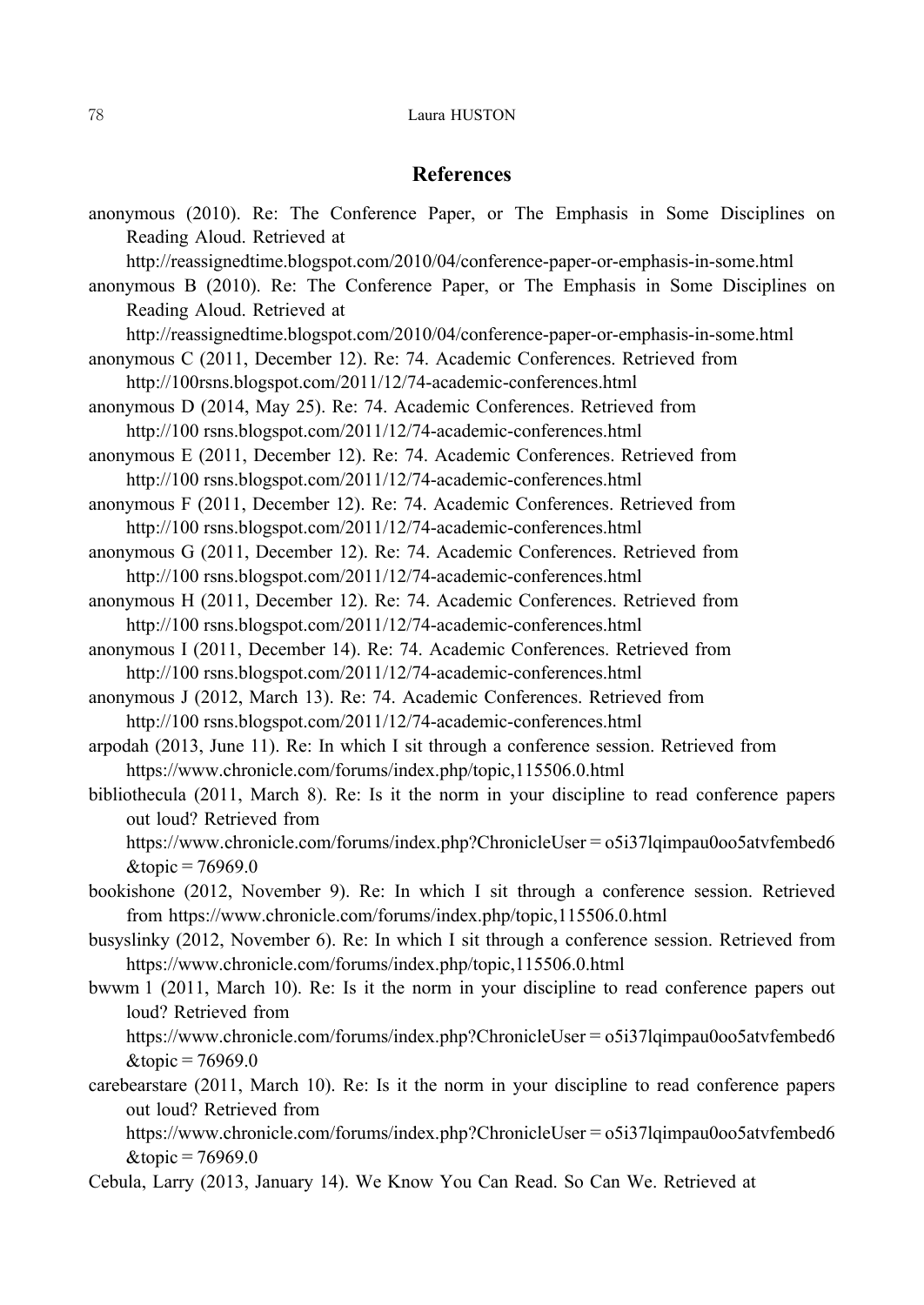https://www.chronicle.com/article/We-Know-You-Can-Read-So-Can/136607

charlottchen (2011, March 9). Re: Is it the norm in your discipline to read conference papers out loud? Retrieved from

https://www.chronicle.com/forums/index.php?ChronicleUser=o5i37lqimpau0oo5atvfembed6  $&topic = 76969.0$ 

collegekidsmom (2011, March 9). Re: Is it the norm in your discipline to read conference papers out loud? Retrieved from

https://www.chronicle.com/forums/index.php?ChronicleUser=o5i37lqimpau0oo5atvfembed6  $&topic = 76969.0$ 

Comrade PhysioProf (2010, April 24). Re: Professional Presentations: Can You Recycle? Retrieved at

https://historiann.com/2010/04/24/professional-presentations-can-you-recycle/

- corny (2012, November 3). Re: Average time reading 1 page (double spaced, 12 pt) out loud at conference? Retrieved from https://www.chronicle.com/forums/index.php?topic=115390.0
- cranefly (2011, March 8). Re: Is it the norm in your discipline to read conference papers out loud? Retrieved from

https://www.chronicle.com/forums/index.php?ChronicleUser=o5i37lqimpau0oo5atvfembed6  $&$ topic = 76969.0

- digger (2010, April 24). Re: Professional Presentations: Can You Recycle? Retrieved at https://historiann.com/2010/04/24/professional-presentations-can-you-recycle/
- Dr. Crazy (2010, April 24). Re: Professional Presentations: Can You Recycle? Retrieved at https://historiann.com/2010/04/24/professional-presentations-can-you-recycle/
- Dr. Crazy (2010 b, April 26). The Conference Paper, or The Emphasis in Some Disciplines on Reading Aloud. Retrieved at

http://reassignedtime.blogspot.com/2010/04/conference-paper-or-emphasis-in-some.html

egilson (2011, March 9). Re: Is it the norm in your discipline to read conference papers out loud? Retrieved from

https://www.chronicle.com/forums/index.php?ChronicleUser=o5i37lqimpau0oo5atvfembed6  $&topic = 76969.0$ 

- egilson (2012, November 6). Re: In which I sit through a conference session. Retrieved from https://www.chronicle.com/forums/index.php/topic,115506.0.html
- erzuliefreda (2012, November 6). Re: In which I sit through a conference session. Retrieved from https://www.chronicle.com/forums/index.php/topic,115506.0.html
- Feminist Avatar (2010). Re: The Conference Paper, or The Emphasis in Some Disciplines on Reading Aloud. Retrieved at

http://reassignedtime.blogspot.com/2010/04/conference-paper-or-emphasis-in-some.html

fraa\_jad (2012, November 4). Re: Average time reading 1 page (double spaced, 12 pt) out loud at conference? Retrieved from

https://www.chronicle.com/forums/index.php?topic=115390.0

- frogfactory (2012, November 6). Re: In which I sit through a conference session. Retrieved from https://www.chronicle.com/forums/index.php/topic,115506.0.html
- frogfactory (2012 b, November 9). Re: In which I sit through a conference session. Retrieved from https://www.chronicle.com/forums/index.php/topic,115506.0.html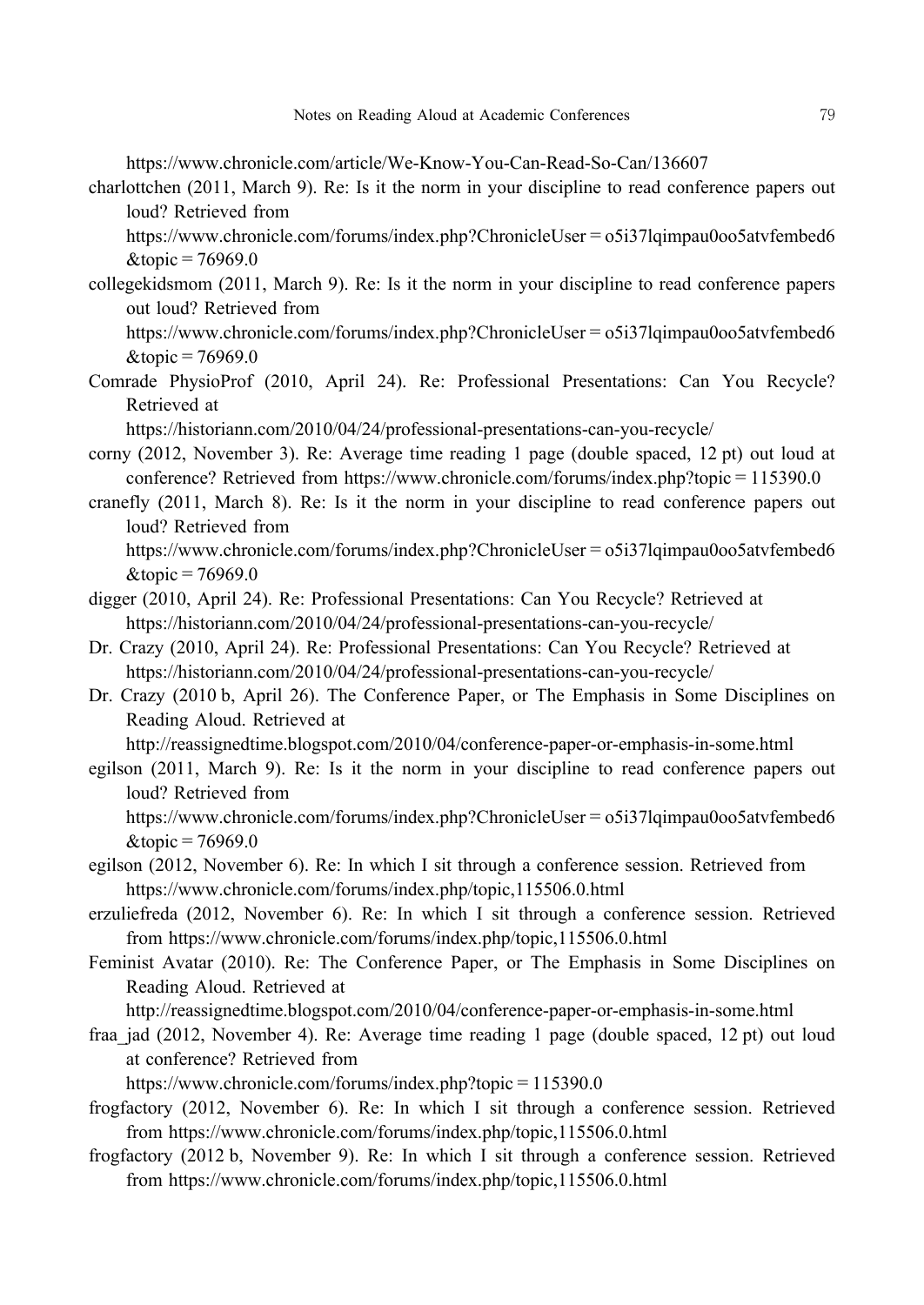- Historiann (2010, April 24). Re: Professional Presentations: Can You Recycle? Retrieved at https://historiann.com/2010/04/24/professional-presentations-can-you-recycle/
- JaneB (2010). Re: The Conference Paper, or The Emphasis in Some Disciplines on Reading Aloud. Retrieved at
	- http://reassignedtime.blogspot.com/2010/04/conference-paper-or-emphasis-in-some.html
- jds 2006 (2006, December 8). Re: 20 min paper=what word count? Retrieved from https://www.chronicle.com/forums/index.php?topic=31480.0
- johnr (2011, March 9). Re: Is it the norm in your discipline to read conference papers out loud? Retrieved from

https://www.chronicle.com/forums/index.php?ChronicleUser=o5i37lqimpau0oo5atvfembed6  $\&$ topic=76969.0

Knop, R. (2006, November 7). Re: The Dangers of Reading a Paper at a Conference. Retrieved from

http : // ethicsandscience. scientopia. org / 2006 / 11 / 07 / the-dangers-of-reading-a-paper-at-aconference/

larryc (2011, March 8). Is it the norm in your discipline to read conference papers out loud? Retrieved from

https://www.chronicle.com/forums/index.php?ChronicleUser=o5i37lqimpau0oo5atvfembed6  $&topic = 76969.0$ 

larryc (2011 b, March 8). Re: Is it the norm in your discipline to read conference papers out loud? Retrieved from

https://www.chronicle.com/forums/index.php?ChronicleUser=o5i37lqimpau0oo5atvfembed6  $&$ topic = 76969.0

- larryc (2012, November 4). In which I sit through a conference session. Retrieved from https://www.chronicle.com/forums/index.php/topic,115506.0.html
- larryc (2012 b, November 5). Re: In which I sit through a conference session. Retrieved from https://www.chronicle.com/forums/index.php/topic,115506.0.html
- larryc (2015, March 26). Re: Presenting same study at more than one conference. Retrieved from https://www.chronicle.com/forums/index.php?topic=180319.0
- Lindemann, Roxie Smith (2010). Re: The Conference Paper, or The Emphasis in Some Disciplines on Reading Aloud. Retrieved at

http://reassignedtime.blogspot.com/2010/04/conference-paper-or-emphasis-in-some.html

lizzy (2011, March 8). Re: Is it the norm in your discipline to read conference papers out loud? Retrieved from

https://www.chronicle.com/forums/index.php?ChronicleUser=o5i37lqimpau0oo5atvfembed6  $&$ topic = 76969.0

- llanfair (2013, April 13). Re: In which I sit through a conference session. Retrieved from https://www.chronicle.com/forums/index.php/topic,115506.0.html
- lottie (2011, March 9). Re: Is it the norm in your discipline to read conference papers out loud? Retrieved from

https://www.chronicle.com/forums/index.php?ChronicleUser=o5i37lqimpau0oo5atvfembed6  $&topic = 76969.0$ 

madhatter (2011, March 8). Re: Is it the norm in your discipline to read conference papers out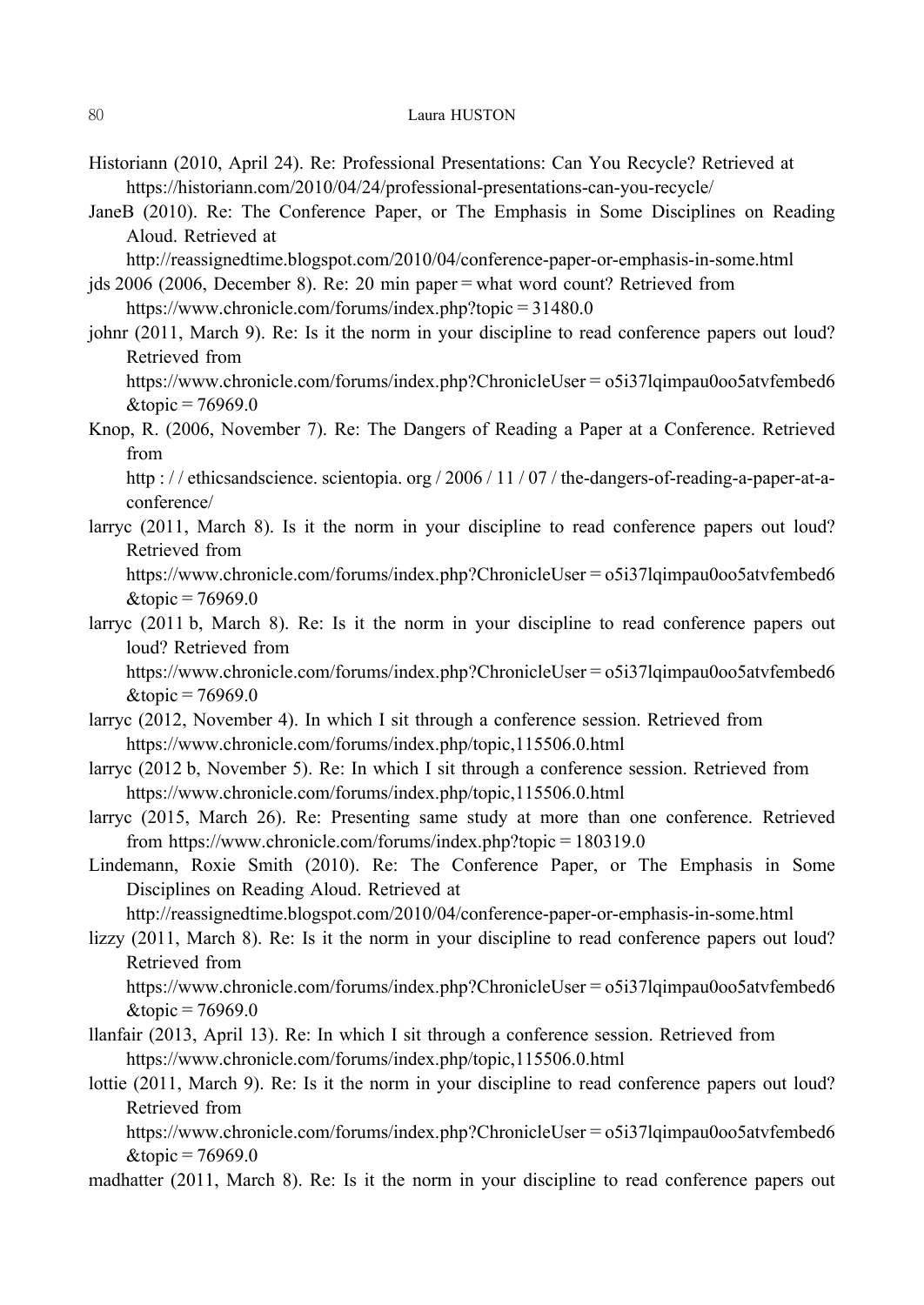loud? Retrieved from

https://www.chronicle.com/forums/index.php?ChronicleUser=o5i37lqimpau0oo5atvfembed6  $&$ topic = 76969.0

marigolds (2012, November 4). Re: Average time reading 1 page (double spaced, 12 pt) out loud at conference? Retrieved from

https://www.chronicle.com/forums/index.php?topic=115390.0

- mended drum (2011, March 8). Re: Is it the norm in your discipline to read conference papers out loud? Retrieved from
	- https://www.chronicle.com/forums/index.php?ChronicleUser=o5i37lqimpau0oo5atvfembed6  $&$ topic = 76969.0
- merinoblue (2012, November 9) Re: In which I sit through a conference session. Retrieved from https://www.chronicle.com/forums/index.php/topic,115506.0.html
- mOOm (2011, December 12). Re: 74. Academic Conferences. Retrieved from http://100 rsns.blogspot.com/2011/12/74-academic-conferences.html
- msparticularity (2011, March 10). Re: Is it the norm in your discipline to read conference papers out loud? Retrieved from
	- https://www.chronicle.com/forums/index.php?ChronicleUser=o5i37lqimpau0oo5atvfembed6  $&$ topic = 76969.0
- Navickas, K. (2013, March 29). In which I Sit through a Conference Session (British Version). Retrieved from

http://historytoday-navickas.blogspot.com/2013/03/in-which-i-sit-through-conference.html

normative (2011, March 8). Re: Is it the norm in your discipline to read conference papers out loud? Retrieved from

https://www.chronicle.com/forums/index.php?ChronicleUser=o5i37lqimpau0oo5atvfembed6  $&$ topic = 76969.0

- octoprof (2011, March 8). Re: Is it the norm in your discipline to read conference papers out loud? Retrieved from
	- https://www.chronicle.com/forums/index.php?ChronicleUser=o5i37lqimpau0oo5atvfembed6  $&topic = 76969.0$
- oldsirfaulk (2012, November 8). Re: In which I sit through a conference session. Retrieved from https://www.chronicle.com/forums/index.php/topic,115506.0.html
- overthinker (2006, December 8). Re: 20 min paper=what word count? Retrieved from https://www.chronicle.com/forums/index.php?topic=31480.0
- periphrasis (2006, November 9). Re: The Dangers of Reading a Paper at a Conference. Retrieved from

http : / / ethicsandscience. scientopia. org / 2006 / 11 / 07 / the-dangers-of-reading-a-paper-at-aconference/

polly mer (2011, March 9). Re: Is it the norm in your discipline to read conference papers out loud? Retrieved from

https://www.chronicle.com/forums/index.php?ChronicleUser=o5i37lqimpau0oo5atvfembed6  $&$ topic = 76969.0

prof smartypants (2012, November 9). Re: In which I sit through a conference session. Retrieved from https://www.chronicle.com/forums/index.php/topic,115506.0.html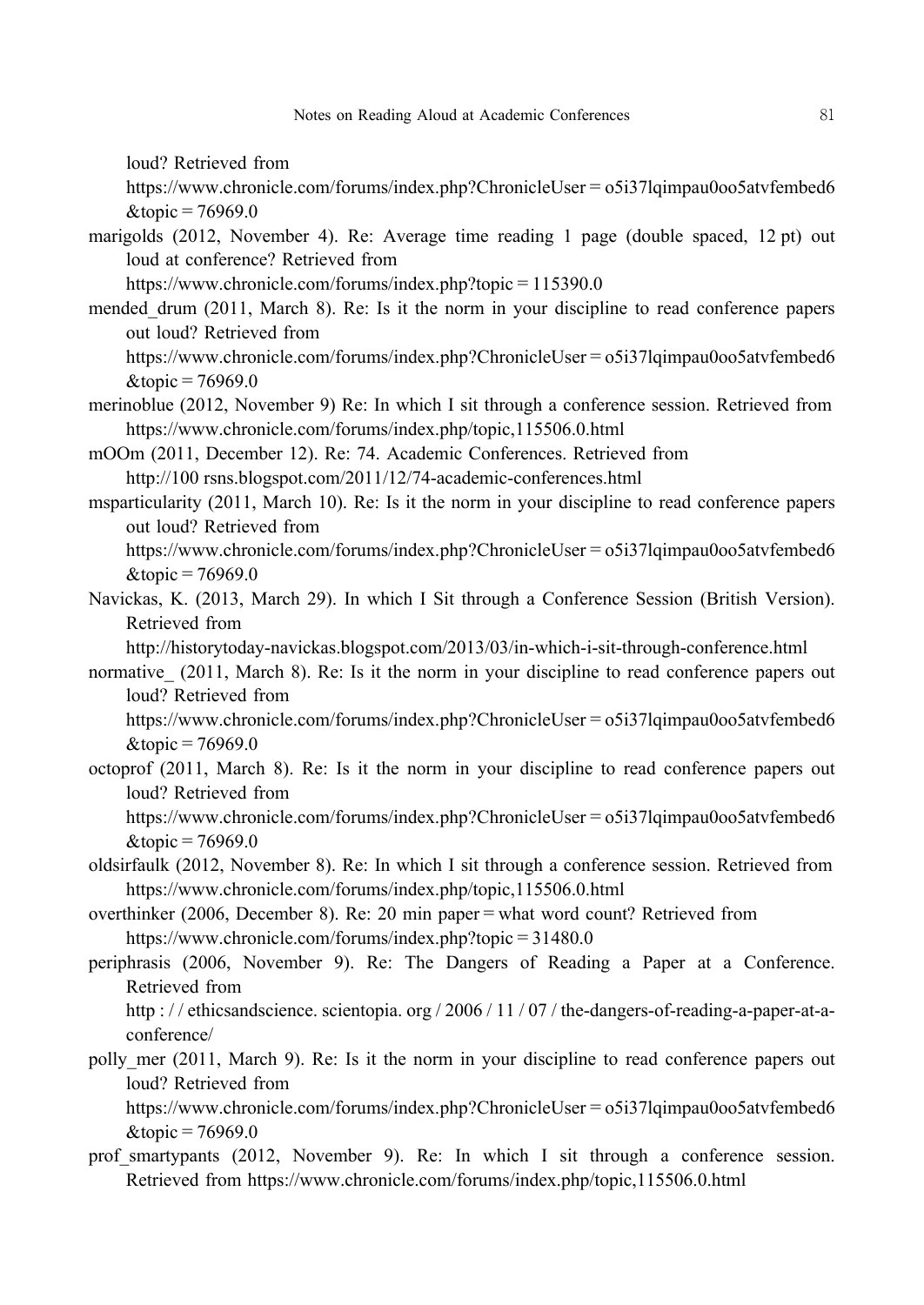- prof twocents (2013, January 20). Re: In which I sit through a conference session. Retrieved from https://www.chronicle.com/forums/index.php/topic,115506.0.html
- professor\_pat (2015, March 26). Re: Presenting same study at more than one conference. Retrieved from https://www.chronicle.com/forums/index.php?topic=180319.0
- proftowanda (2012, Novembr 5). Re: In which I sit through a conference session. Retrieved from https://www.chronicle.com/forums/index.php/topic,115506.0.html
- Psychle (2006, December 4). Re: 20 min paper=what word count? Retrieved from https://www.chronicle.com/forums/index.php?topic=31480.0
- punchnpie (2011, March 9). Re: Is it the norm in your discipline to read conference papers out loud? Retrieved from

https://www.chronicle.com/forums/index.php?ChronicleUser=o5i37lqimpau0oo5atvfembed6  $&$ topic = 76969.0

Redman, Judy (2010). Re: The Conference Paper, or The Emphasis in Some Disciplines on Reading Aloud. Retrieved at

http://reassignedtime.blogspot.com/2010/04/conference-paper-or-emphasis-in-some.html

- Rees, Jonathan (2010, April 24). Re: Professional Presentations: Can You Recycle? Retrieved at https://historiann.com/2010/04/24/professional-presentations-can-you-recycle/
- Rees, J. (2010 b, April 26). Please Stop Reading your Conference Papers. Retrieved from https : / / moreorlessbunk. wordpress. com / 2010 / 04 / 26 / please-stop-reading-your-conferencepapers/
- Rees, Jonathan (2011, December 13). "To the casual observer, an academic conference must appear to be one of the strangest of modern rituals." Retrieved at https : // moreorlessbunk. wordpress. com / 2011 / 12 / 13 / to-the-casual-observer-an-academicconference-must-appear-to-be-one-of-the-strangest-of-modern-rituals/
- sciencephd (2011, March 9). Re: Is it the norm in your discipline to read conference papers out loud? Retrieved from https://www.chronicle.com/forums/index.php?ChronicleUser=o5i37lqimpau0oo5atvfembed6
	- $&$ topic = 76969.0
- seniorscholar (2012, November 3). Re: Average time reading 1 page (double spaced, 12 pt) out loud at conference? Retrieved from

https://www.chronicle.com/forums/index.php?topic=115390.0

shastymcnasty (2011, March 9). Re: Is it the norm in your discipline to read conference papers out loud? Retrieved from https://www.chronicle.com/forums/index.php?ChronicleUser=o5i37lqimpau0oo5atvfembed6

 $&$ topic = 76969.0

- slinger (2012, November 9). Re: In which I sit through a conference session. Retrieved from https://www.chronicle.com/forums/index.php/topic,115506.0.html
- spork (2012, November 6). Re: In which I sit through a conference session. Retrieved from https://www.chronicle.com/forums/index.php/topic,115506.0.html
- STEMDoctor (2011, December 12). Re: 74. Academic Conferences. Retrieved from http://100 rsns.blogspot.com/2011/12/74-academic-conferences.html
- Stemwedel, Janet D. (2006, November 7). The Dangers of Reading a Paper at a Conference. Retrieved from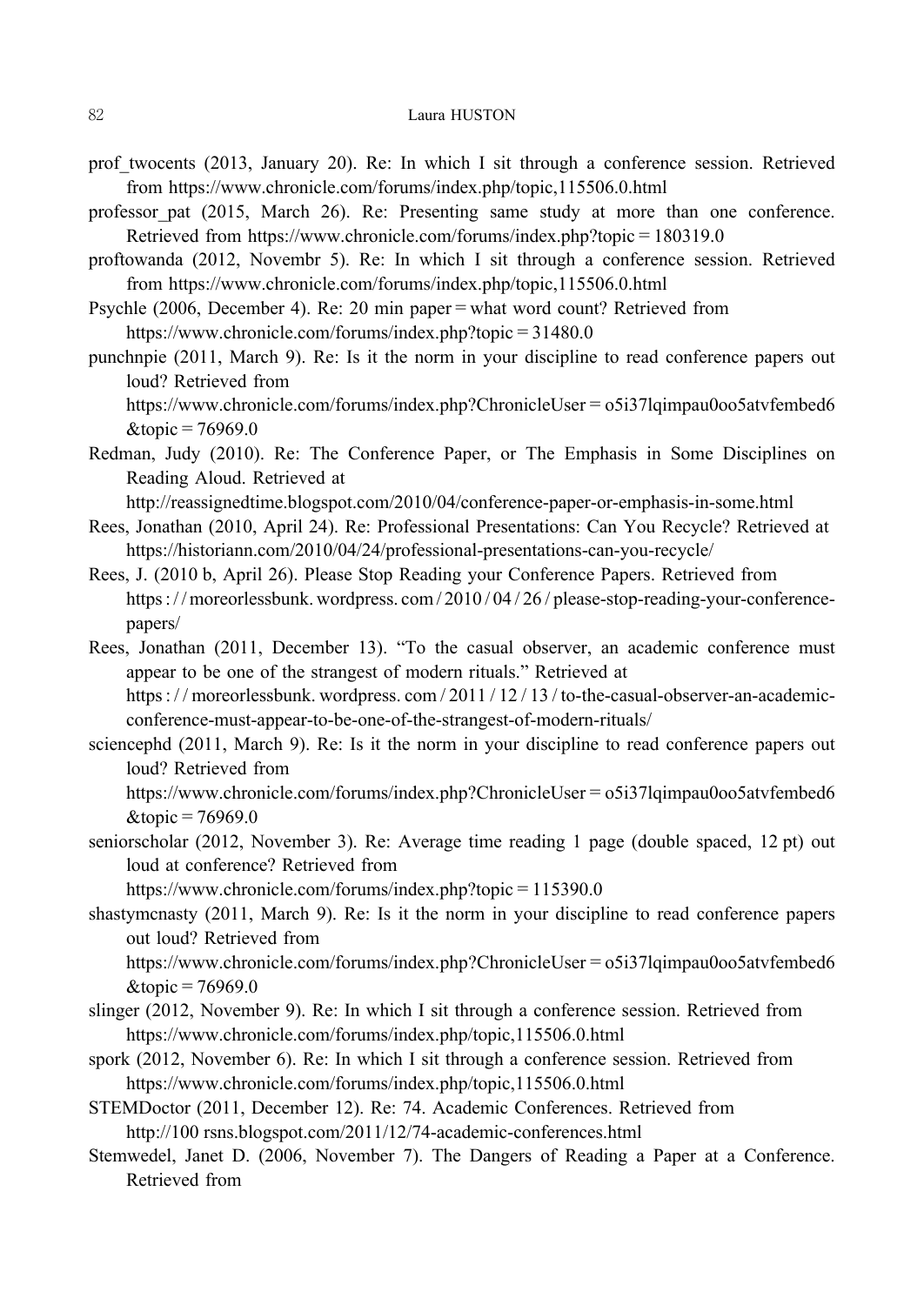http : // ethicsandscience. scientopia. org / 2006 / 11 / 07 / the-dangers-of-reading-a-paper-at-aconference/

- strelnikov (2011, December 13). Re: 74. Academic Conferences. Retrieved from http://100 rsns.blogspot.com/2011/12/74-academic-conferences.html
- sugaree (2011, March 9). Re: Is it the norm in your discipline to read conference papers out loud? Retrieved from
	- https://www.chronicle.com/forums/index.php?ChronicleUser=o5i37lqimpau0oo5atvfembed6  $&$ topic = 76969.0
- sugaree (2012, November 6). Re: In which I sit through a conference session. Retrieved from https://www.chronicle.com/forums/index.php/topic,115506.0.html
- sugaree (2012 b, November 9). Re: In which I sit through a conference session. Retrieved from https://www.chronicle.com/forums/index.php/topic,115506.0.html
- supernumerary (2006, December 5). Re: 20 min paper=what word count? Retrieved from https://www.chronicle.com/forums/index.php?topic=31480.0
- susan (2010). Re: The Conference Paper, or The Emphasis in Some Disciplines on Reading Aloud. Retrieved at

http://reassignedtime.blogspot.com/2010/04/conference-paper-or-emphasis-in-some.html

systeme d (2011, March 8). Re: Is it the norm in your discipline to read conference papers out loud? Retrieved from

https://www.chronicle.com/forums/index.php?ChronicleUser=o5i37lqimpau0oo5atvfembed6  $&$ topic = 76969.0

- takingitoutside (20110, April 24). Re: Professional Presentations: Can You Recycle? Retrieved at https://historiann.com/2010/04/24/professional-presentations-can-you-recycle/
- thefrogprincess (2010, April 24). Re: Professional Presentations: Can You Recycle? Retrieved at https://historiann.com/2010/04/24/professional-presentations-can-you-recycle/
- tinyzombie (2012, November 6). Re: In which I sit through a conference session. Retrieved from https://www.chronicle.com/forums/index.php/topic,115506.0.html
- tinyzombie (2015, March 26). Re: Presenting same study at more than one conference. Retrieved from https://www.chronicle.com/forums/index.php?topic=180319.0
- totoro (2011, March 9). Re: Is it the norm in your discipline to read conference papers out loud? Retrieved from

https://www.chronicle.com/forums/index.php?ChronicleUser=o5i37lqimpau0oo5atvfembed6  $&$ topic = 76969.0

- totoro (2012, November 8). Re: In which I sit through a conference session. Retrieved from https://www.chronicle.com/forums/index.php/topic,115506.0.html
- ttsnow (2011, March 9). Re: Is it the norm in your discipline to read conference papers out loud? Retrieved from

https://www.chronicle.com/forums/index.php?ChronicleUser=o5i37lqimpau0oo5atvfembed6  $&topic = 76969.0$ 

usukprof (2012, November 4). Re: Average time reading 1 page (double spaced, 12 pt) out loud at conference? Retrieved from

https://www.chronicle.com/forums/index.php?topic=115390.0

usukprof (2013, May 30). Re: In which I sit through a conference session. Retrieved from